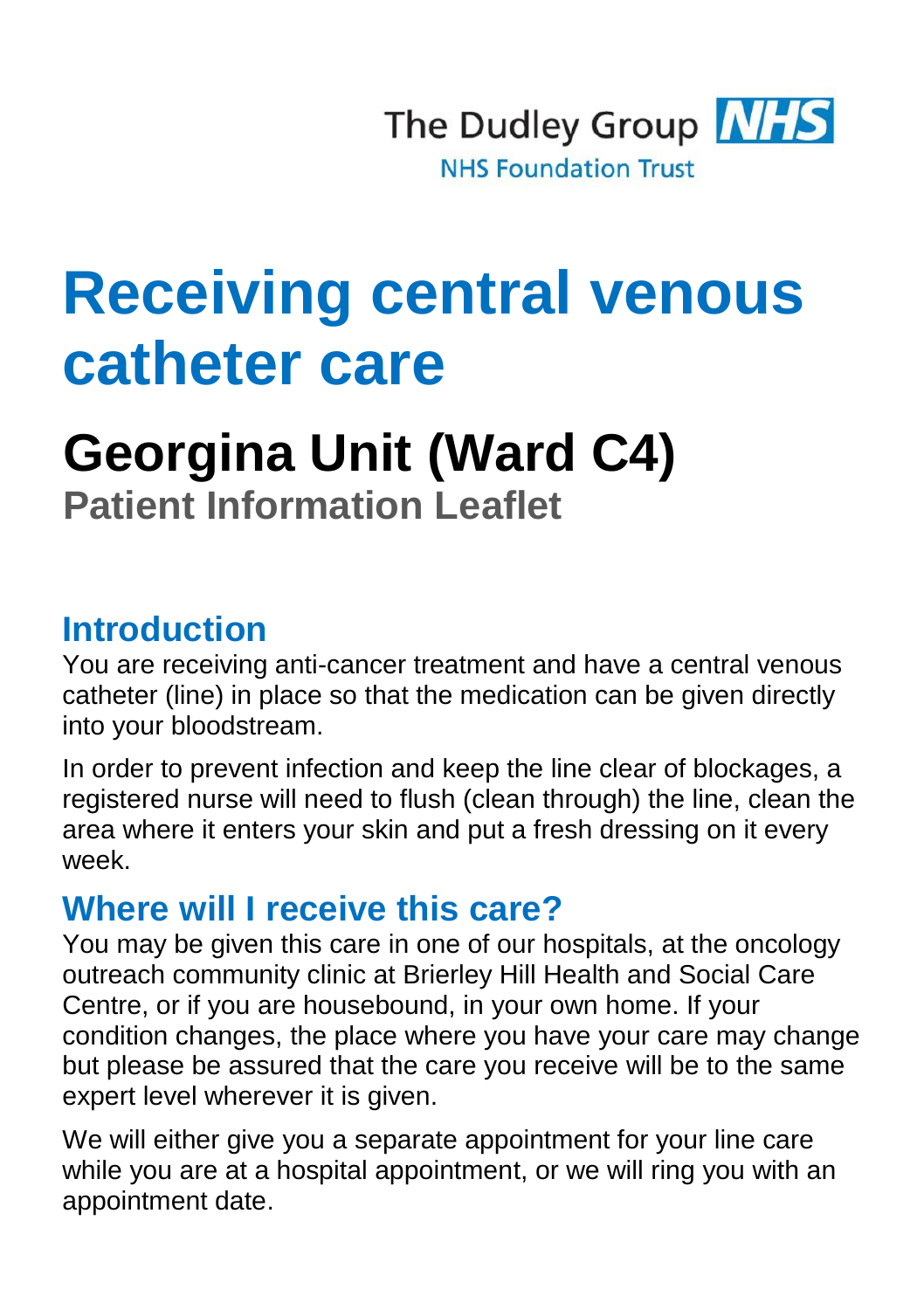| Your first line care is due: |
|------------------------------|
|                              |
|                              |
|                              |

If you are due to have your line care at the oncology outreach clinic at Brierley Hill Health and Social Care Centre, we will contact you by telephone to give you an appointment. If you have not received this telephone call within 72 hours of having your line fitted, please call 01384 321241 for an appointment.

The oncology outreach clinic is on the ground floor, Brier Suite, Brierley Hill Health and Social Care Centre, Venture Way, Brierley Hill, DY5 1RU (see figure 1 for a map). The clinic runs every day, 365 days per year.



Figure 1 – map to get to Brierley Hill Health and Social Care Centre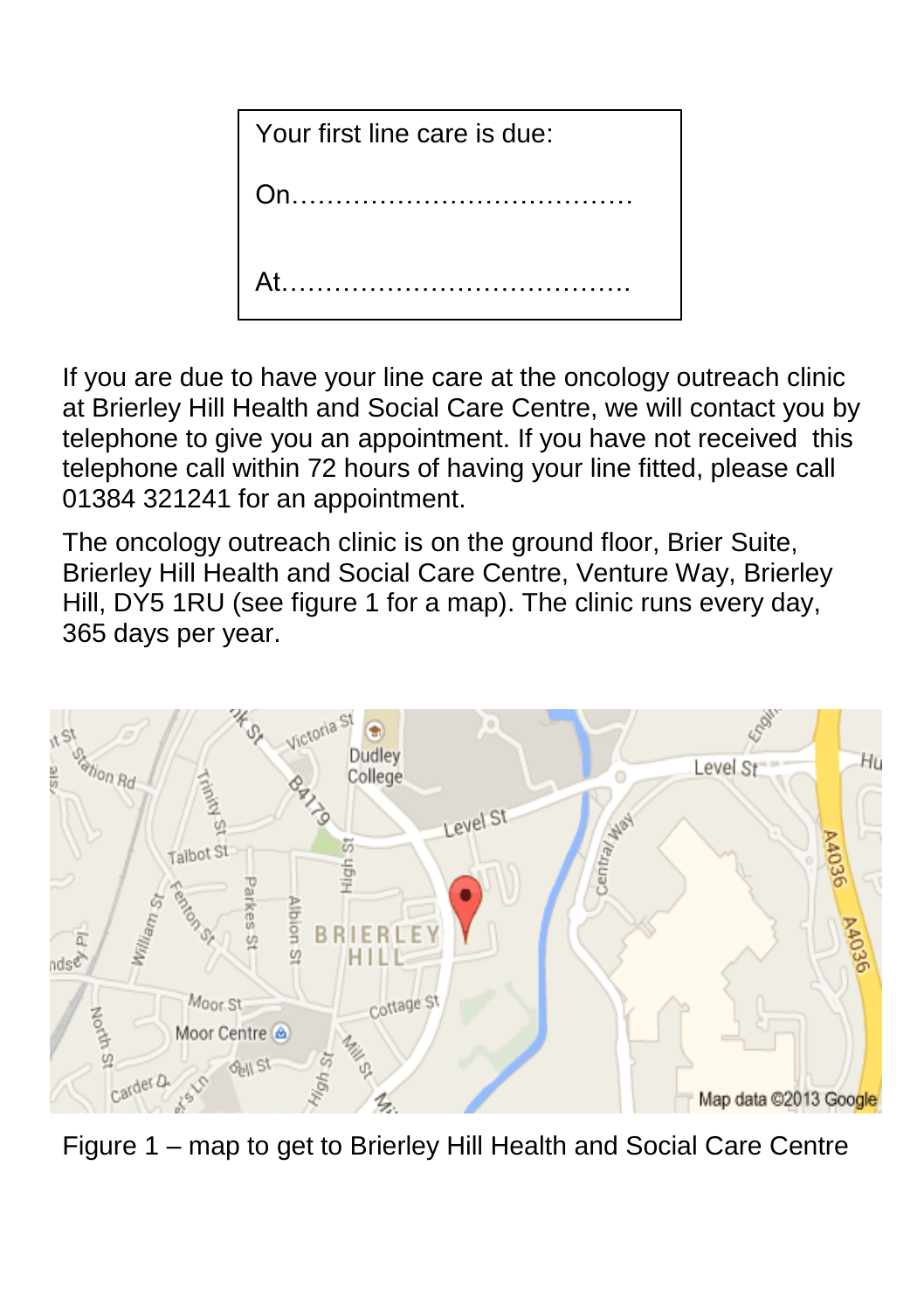### **What should I look out for at home?**

If you have any of the following:

- a fever or a high temperature (of  $37.5^{\circ}$ C or more)
- pain, redness or swelling around the site on your skin where the line goes in
- leakage from the line or from the site on your skin where the line goes in
- damage to the line

please contact a triage nurse on the Georgina Unit (Ward C4) at Russells Hall Hospital, as soon as you can, by ringing:

#### **01384 244028 (9am to 5pm, Monday to Friday) or 01384 244251 (out of these hours)**